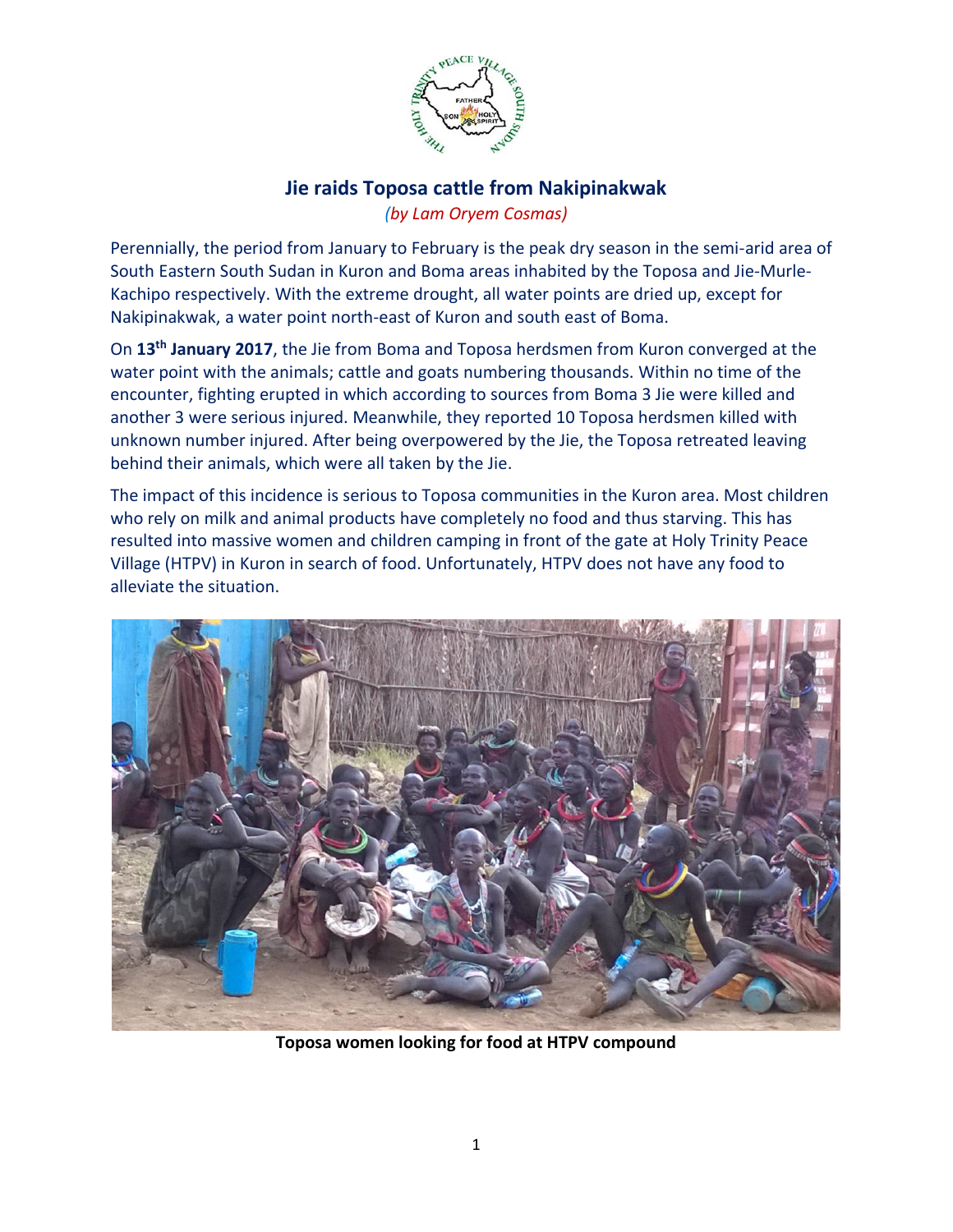On the **28th & 29th January 2017**, HTPV team comprising Mr. Lam Oryem Cosmas (Director), Ms Patricia Adong (Peacebuilding Coordinator), and Rev Fr Gabriel Tipo Ayik Deng (Chaplain) visited Boma to better understand the magnitude of the situation. In the company of HTPV Field Assistant David Lokai, the team met and shared with the County Commissioner and the selected members of the proposed Boma-Kuron joint peace monitoring team. Later, the team met and discussed the situation with the Deputy Minister of Defence and Veteran Affairs who was visiting Boma County. The purpose of the visit was to explore ways and means for the peace team and county authority would work collaboratively in search of responding to the situation and to avoid counter-revenge and act.



**HTPV Team Meeting the Commissioner**

## **Findings**

- The animals were taken towards Marua, a county beyond Boma. Some of the animals, especially goats seen in Boma town was said to be those raided from Toposa during the incidence.
- It was only the Jie herdsmen involved in the attack and raid.
- The state and national government are aware of the incidence.
- The joint team comprising chiefs and women agreed to meet with the country authority and together to have an audience with their counter parts from Kuron to work out appropriate remedial action.
- The team agreed and resolved to host the team from Kuron
- HTPV was asked to continue providing the mediative space and facilitation
- HTPV team encourage the Jie leaders to appeal to their youth return the raided cattle, since they had acknowledged the impact on the Toposa women and children.